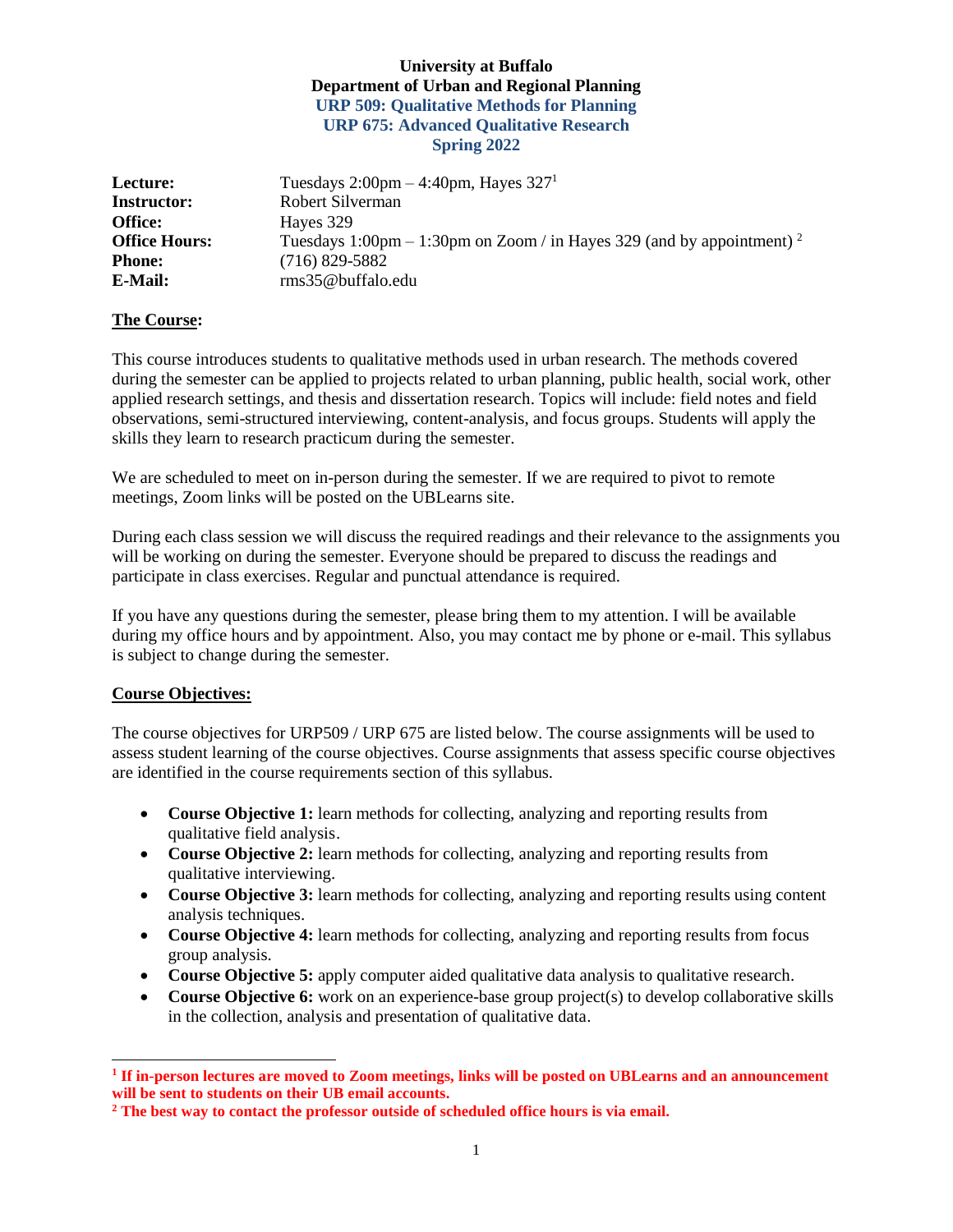**Required Text and Required Reserve Readings:** The required texts are available at the UB Bookstore.

- 1) Silverman, R.M. and Patterson, K.L. (2021). *Qualitative research methods for community development, 2nd edition*. New York: Rutledge.
- 2) Required Reserve Readings and web-based tutorials are available on UBLearns.
- Note: In addition to the required readings it is suggested that students use the current APA style manual as a reference when writing papers and other assignments during the semester.

### **Other Materials:**

Students will use Taguette, a free open source tool for qualitative research to code data collected for assignments during the semester. The software can be downloaded from the Taguette website at: [www.taguette.org](http://www.taguette.org/) .

Students who want to use ATLAS.ti 22 can purchase the software package from the ATLAS.ti website: [atlasti.com](http://www.atlasti.com/) . This is optional and not required for the course.

Students will need a digital recorder for the interviewing assignment and the focus group assignment. A suitable recorder can be purchased at an office supply store or online for \$25-\$30.

Students will need access to a digital camera for the field observation assignment (and potentially the focus group assignment).

Note: as an alternative, many smartphones have adequate audio recorders and digital cameras to complete assignments during the semester. You will need to determine if your devices will meet your course needs. Similarly, meeting interfaces like Zoom have applications for recording interviews and focus groups done online.

### **Course Requirements:**

*Field Observation Assignment:* In this assignment students will make field observations, photograph a field setting, take full field notes, and prepare a report. This is a group assignment for master's students and an individual assignment for PhD students. On **February 22**, the assignment will be discussed in more detail. The field notes and the report based on the field observations are due by noon on **March 8**. [master's students, course objectives 1, 5 & 6; PhD students, course objectives 1 & 5]

*Interviewing Assignment:* In this assignment students will: create a semi-structured interview guide, conduct interviews, prepare verbatim transcripts, and write a report based on the data collected in the interviews. This is a group assignment for master's students and an individual assignment for PhD students. On **March 8**, the assignment will be discussed in more detail. The interview guide, verbatim transcripts, and the report based on the data collected in the interviews are due by noon on **March 29**. [master's students, course objectives 2, 5 & 6; PhD students, course objectives 2 & 5]

*Focus Group Assignment:* This is a group assignment for all students. The class will: plan and conduct a focus group(s), prepare verbatim transcripts, and write a report based on the data collected in the focus group(s). On **March 29**, the assignment will be discussed in more detail. During the week of **April 19** the focus group(s) will take place. The verbatim transcript(s), and the report based on the data collected in the focus group(s) are due by noon on **May 3**. [master's and PhD students, course objectives 4, 5 & 6]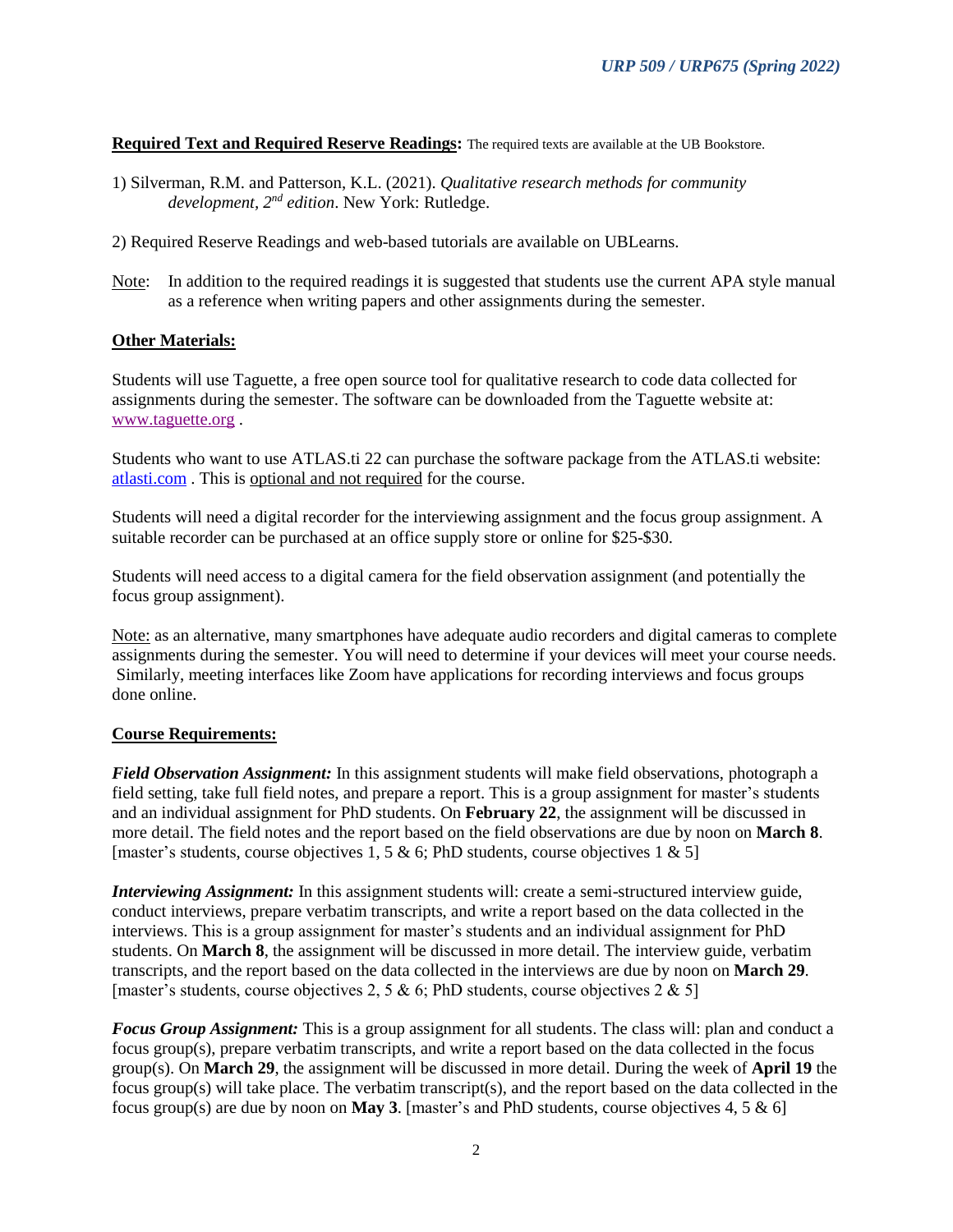*Content Analysis Assignment:* In this assignment students will: conduct content analysis and write a report based on the data collected. This is an individual assignment for all students. On **April 26**, the assignment will be discussed in more detail. The report based on the content analysis is due on **May 10**. [master's and PhD students, course objectives  $3 & 5$ ]

**Discussion Boards:** During the semester students will be asked to contribute to discussion boards on UBLearns. Discussion boards will become active about a week before responses are to be posted. Discussion boards responses should be posted by noon on **February 28,** noon on **March 2,** and noon on **March 14.** [master's and PhD students, course objectives 1 & 2]

### **Grading Policy**:

There are 100 points possible during the semester. With the exception of extreme emergencies, the grade of "I" will not be given at the end of the semester. Extra credit will not be offered in this course. Your grade will be based on the following assignments and activities:

| FIELD OBSERVATION ASSIGNMENT   | 25 points |
|--------------------------------|-----------|
| <b>INTERVIEWING ASSIGNMENT</b> | 25 points |
| FOCUS GROUP ASSIGNMENT         | 25 points |
| CONTENT ANALYSIS ASSIGNMENT    | 20 points |
| <b>DISCUSSION BOARDS</b>       | 5 points  |

#### **Grading Scale:**

| Grade        | <b>Total Points</b> |
|--------------|---------------------|
| A            | 96-100              |
| $A -$        | 90-95.99            |
| $B+$         | 87-89.99            |
| B            | 84-86.99            |
| B-           | 80-83.99            |
| $C+$         | 77-79.99            |
| $\mathsf{C}$ | 70-76.99            |
| D            | 60-69.99            |
| F            | $0-59.99$           |
|              |                     |

### **Academic Integrity:**

Students are expected to approach the course with seriousness and integrity. It is important to complete assignments on time, attend class regularly, and foster a collegial learning environment. Plagiarism and other instances of academic misconduct will result in a failing grade on a respective assignment, exam, or paper. Students should refer to the *University at Buffalo Graduate Catalog* for clarification on the University's policies and procedures. The University's graduate student academic integrity policy is at the following link: <https://www.buffalo.edu/academic-integrity.html> .

### **Accommodations for Disabilities:**

If you have a disability (physical, learning, or psychological) that impacts your course work please contact the Office of Accessibility Resources (AR), 60 Capen Hall, (716) 645-2608, <http://www.buffalo.edu/studentlife/who-we-are/departments/accessibility.html> . AR will provide you with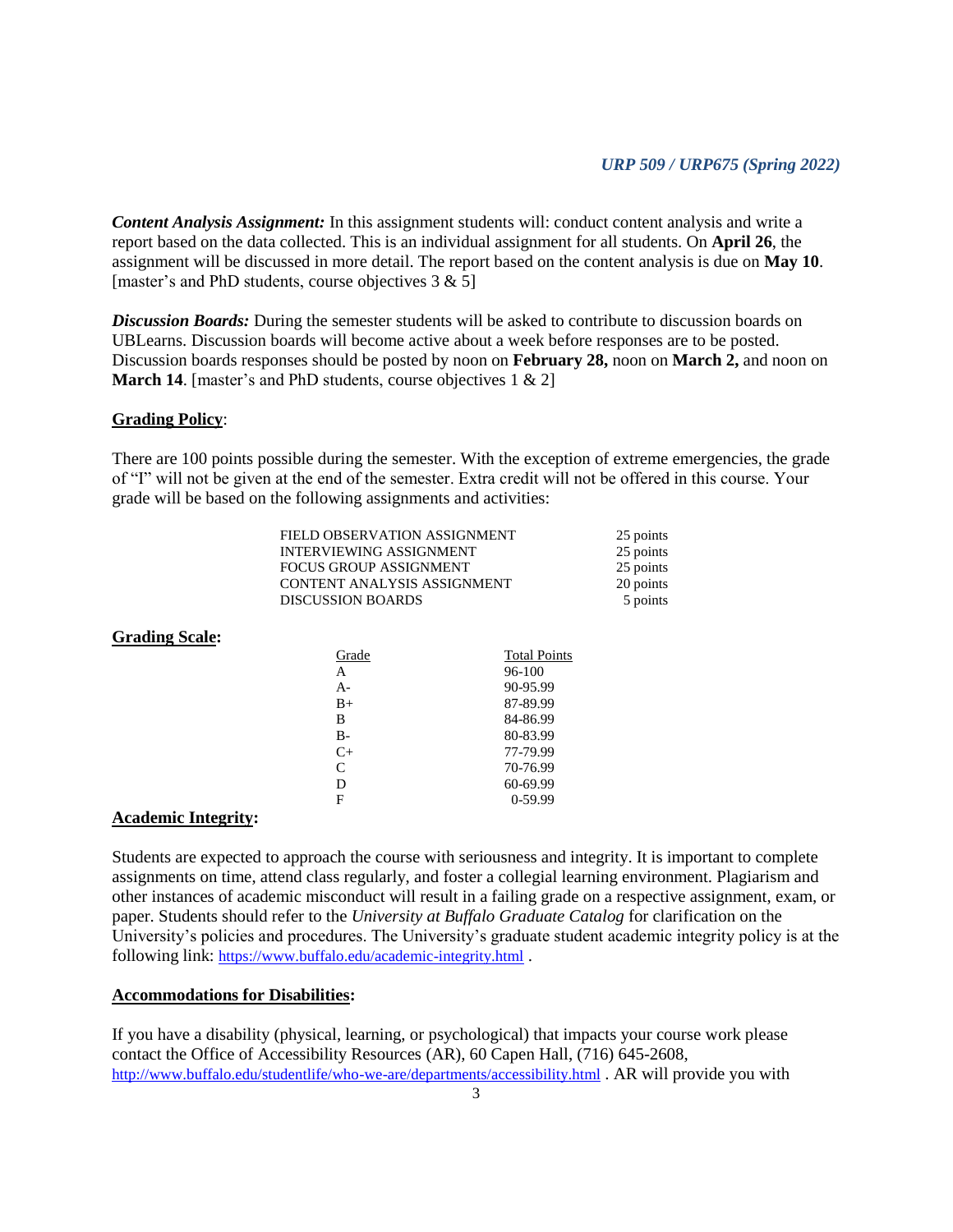### *URP 509 / URP675 (Spring 2022)*

information and review appropriate arrangements for reasonable accommodation (such as recruiting notetakers, readers, or extended time on assignments). You must bring requests for accommodations for a disability to the professor's attention within the first two weeks of class.

# **Writing Centers:**

The University at Buffalo has writing center where students can get assistance with essays, term papers, and thesis projects. Students should contact one of the following if they would like to access these campus resources:

- Graduate students can contact the Graduate Student Association (GSA) about their editing services. For information about this service, visit the following link: https://ubwp.buffalo.edu/gsa/gsa-editing-services/ .
- International students can contact the English Language Institute. The English Language Institute is located at 320 Baldy Hall; (716) 645-2077; <http://www.buffalo.edu/english-language-institute.html>.

# **SYLLABUS**

### **February 1:** *Introduction to the Course, the Qualitative Paradigm*

*Required Readings:*

Silverman & Patterson: Ch 1

### **February 8:** *Grounded Theory and Analyzing Qualitative Data*

*Required Readings:*

Silverman & Patterson: Ch 2 & 9 Emerson: Ch 15 (RESERVE) Lofland, et al.: Ch 9 (RESERVE)

Lub, V. (2015). Validity in qualitative evaluation: Linking purposes, paradigms, and perspectives. *International Journal of Qualitative Methods,* 14(5): 1-8. (RESERVE)

Maxwell, J.A. (2013). Validity: How might you be wrong? Pp. 121-138. In *Qualitative research design: An interactive approach*. Thousand Oaks: Sage. (RESERVE)

### **February 15:** *Coding Qualitative Data using Qualitative Data Analysis Software (QDAS)*

### *Required Readings:*

Silverman & Patterson: Ch 3

#### *Software, User Guide, and Video Tutorial:*

Visit the Taguette website [www.taguette.org](http://www.taguette.org/) :

- download the software,
- at the "Try it" link you can set up a password to use the online version of the software (this is where you can collaborate with other researchers and do group analysis),
- under the "Guides" link, review the getting started information,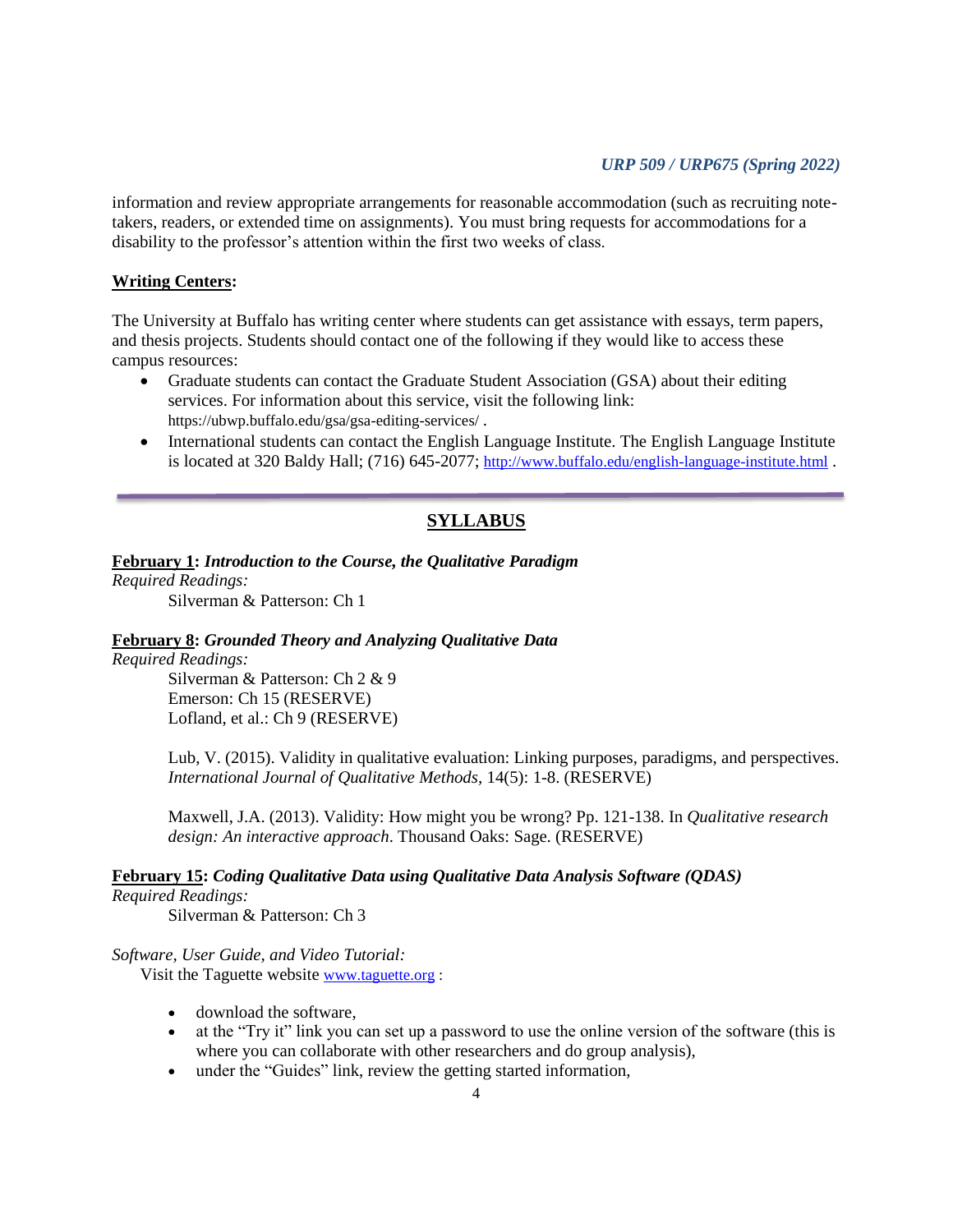• watch the webinar, Free Qualitative Analysis with Taguette and gcoder!, a link to this webinar can be found at the QDAS Resources link on the UBlearns site.

#### *Other QDAS Resources:*

For students interested in ATLAS.ti 22, materials can be found at the QDAS Resources link on the UBLearns site. ATLAS.ti is a more advanced QDAS package that students may consider using for larger projects like thesis and dissertation research.

#### **February 22:** *Field Notes and Field Research*

### *Required Readings:*

Silverman & Patterson: Ch 4 Esterberg: Ch 4 (RESERVE) Gaber and Gaber: Ch 3 (RESERVE) Lofland, et al.: Ch 5 (pp. 108-115) (RESERVE)

### *Other Activities:*

Field Observation Assignment Discussed Discussion Board #1 Opens

### **March 1:** *Field Exercise and Examples of Field Observation Publications*

**Note:** The meeting time and location for the field exercise will be announced on February 22

#### *Required Readings:*

Costello, L., McDermott, M. and Wallace, R. (2017). Netnography: Range of practices, misperceptions, and missed opportunities. *International Journal of Qualitative Methods*, 16:1-12. (RESERVE)

Nykiforuk, C.I.J., Vallianatos, H., Nieuwendyk, L.M. (2011). Photovoice as a method for revealing community perceptions of the built and social environment. *International Journal of Qualitative Methods*, 10(2): 103-124. (RESERVE)

Pierce, J. and Lawhon, M. (2017). Walking as method: Toward a methodological forthrightness and comparability in urban geographic research. *The Professional Geographer*, 67(4): 655-662. (RESERVE)

Urbanik, M. and Roks, R.A. (2020). GangstaLife: Fusing urban ethnography with netnography in gang studies. *Qualitative Sociology*, 43: 213-233. (RESERVE)

### *Other Activities:*

Discussion Board #1 - post by noon on Monday, February 28; respond to classmates by noon on Wednesday, March 2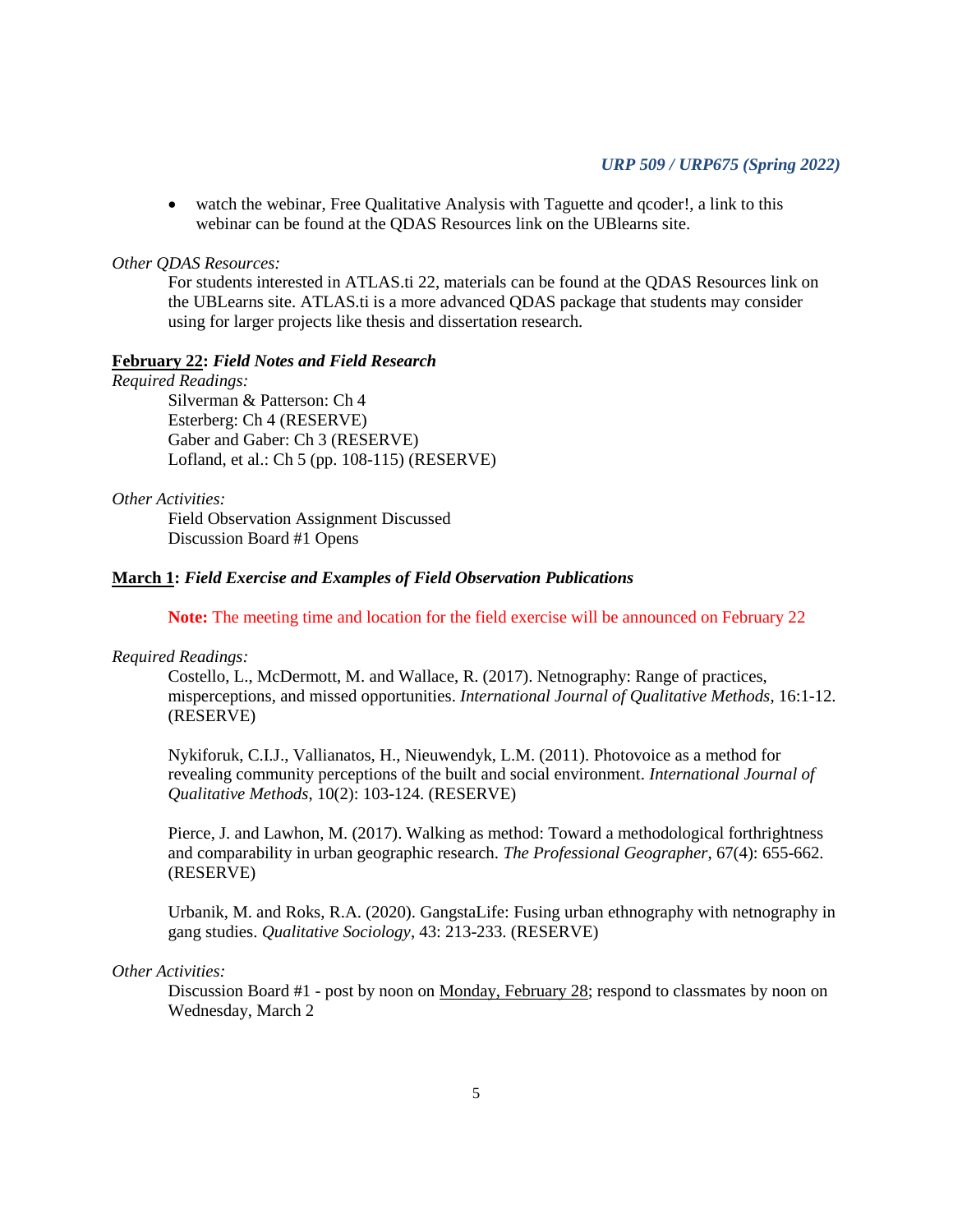### **March 8:** *Semi-Structured Interviews*

# *Required Readings:*

Silverman & Patterson: Ch 5 & 7 Esterberg: Ch 5(pp, 83-108) (RESERVE) Lofland, et al.: Ch 5 (pp. 99-108) (RESERVE)

Janghorban, R., Roudsari, R. L. and Taghipour, A. (2014). Skype interviewing: The new generation of online synchronous interviewing in qualitative research. *International Journal of Qualitative Studies in Health and Well-being*, 9(1): 24152. (RESERVE)

Kazmer, M.M. and Xie, B. (2008). Qualitative interviewing in Internet studies: Playing with the media, playing with the methods. *Information, Community and Society*, 11(2): 257-278.

#### *Other Activities:*

Field Observation Assignment Due Interviewing Assignment Discussed Discussion Board #2 Opens

### **March 15:** *Interviewing Simulations and Example of Semi-Structured Interview Publications Required Readings:*

Ehlenz, M.M., Pfeiffer, D. and Pearthree, G. (2020). Downtown revitalization in an era of millennials: How developer perceptions of millennial market demands are shaping urban landscapes. *Urban Geography*, 41(1): 79-102. (RESERVE)

#### *Other Activities:*

Discussion Board #2 – post by noon on Monday, March 14

### **March 22:** *SPRING BREAK – No Class Meeting*

### **March 29:** *Focus Groups*

*Required Readings:*

Silverman & Patterson: Ch 6 Esterberg: Ch 5(pp, 108-113) (RESERVE) Gaber and Gaber: Ch 4 (RESERVE)

Kite, J. and Phongsavan, P. (2017). Insights for conducting real-time focus groups online using a web conferencing service. *F1000 Research*, 6:122. (RESERVE)

### *Other Activities:*

Interviewing Assignment Due Focus Group Assignment Discussed and Planned